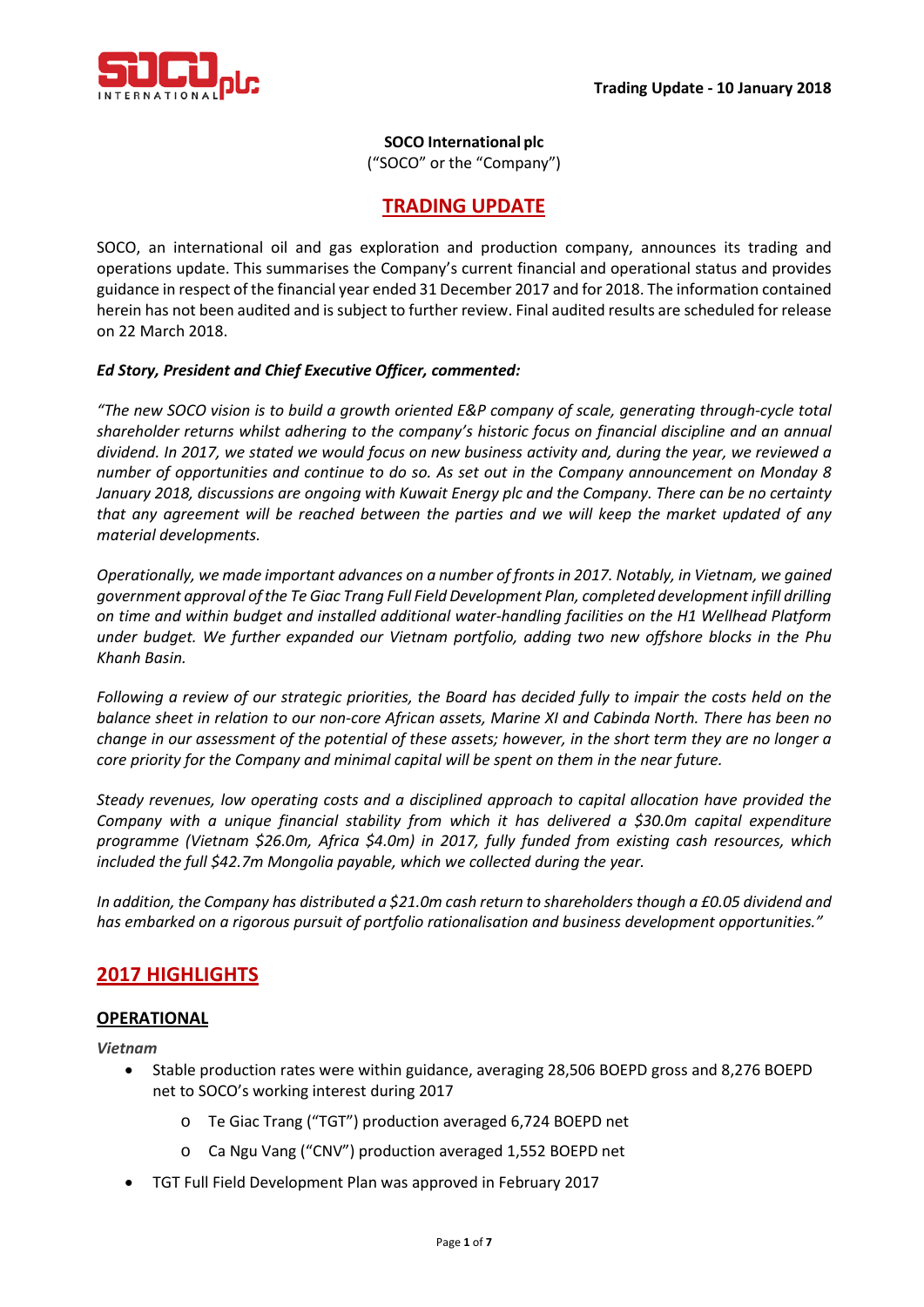

- Two infill wells, TGT-30P on the H1-WHP and TGT-29P on the H5-WHP, were executed on time and within budget
- A Production Sharing Contract ("PSC") for Blocks 125 & 126, offshore central Vietnam, was formally signed on 27 October 2017, awarding SOCO a 70% operated interest over the two blocks

### *Republic of Congo (Brazzaville) and Angola*

- Following a strategic review, the assets in Congo (Brazzaville) and Angola have been fully impaired under IFR6
- An exploitation permit ("PEX") has been secured over each of the four prospect areas, which had together comprised the former Marine XI Block

### **FINANCIAL**

- Further strengthened balance sheet, with cash and liquid investments of \$137.7m and no debt
- Stable revenues in the region of \$156.0m from Vietnam production
- \$42.7m collected in March in association with the 2005 sale of Mongolia assets
- Low cash operating costs just under \$14/bbl
- Cash capital expenditure in the region of \$30.0m
- Net operating cash flow of around \$45.0m
- Average realised crude oil price up at \$56/bbl, a \$2/bbl premium to Brent
- Following a review of its strategic priorities, the Board has fully impaired a sum in the region of \$220.0m in relation to its non-core African assets
- \$21.0m returned to shareholders via a final dividend of 5 pence per share for 2016 paid in June 2017

#### **CORPORATE**

- Work was ongoing throughout the year towards identifying and evaluating value enhancing opportunities
- Jann Brown and Mike Watts join the Board as Executive Directors, following the retirement of Cynthia and Roger Cagle
- Rob Gray appointed as Deputy Chairman

#### **OUTLOOK**

- Production guidance for 2018 is set at 8,000 to 9,000 BOEPD. Production levels above 9,000 BOEPD are dependent upon the outcome of the 2018 drilling programme on TGT and CNV.
- Vietnam capital expenditure for 2018 is expected to be \$40.0m
- Ongoing focus on sustainable cash flow generation and commitment to strategy of cash returns;
	- o The Company is committed to maintaining an annual dividend and will confirm its recommendation with the preliminary results in March.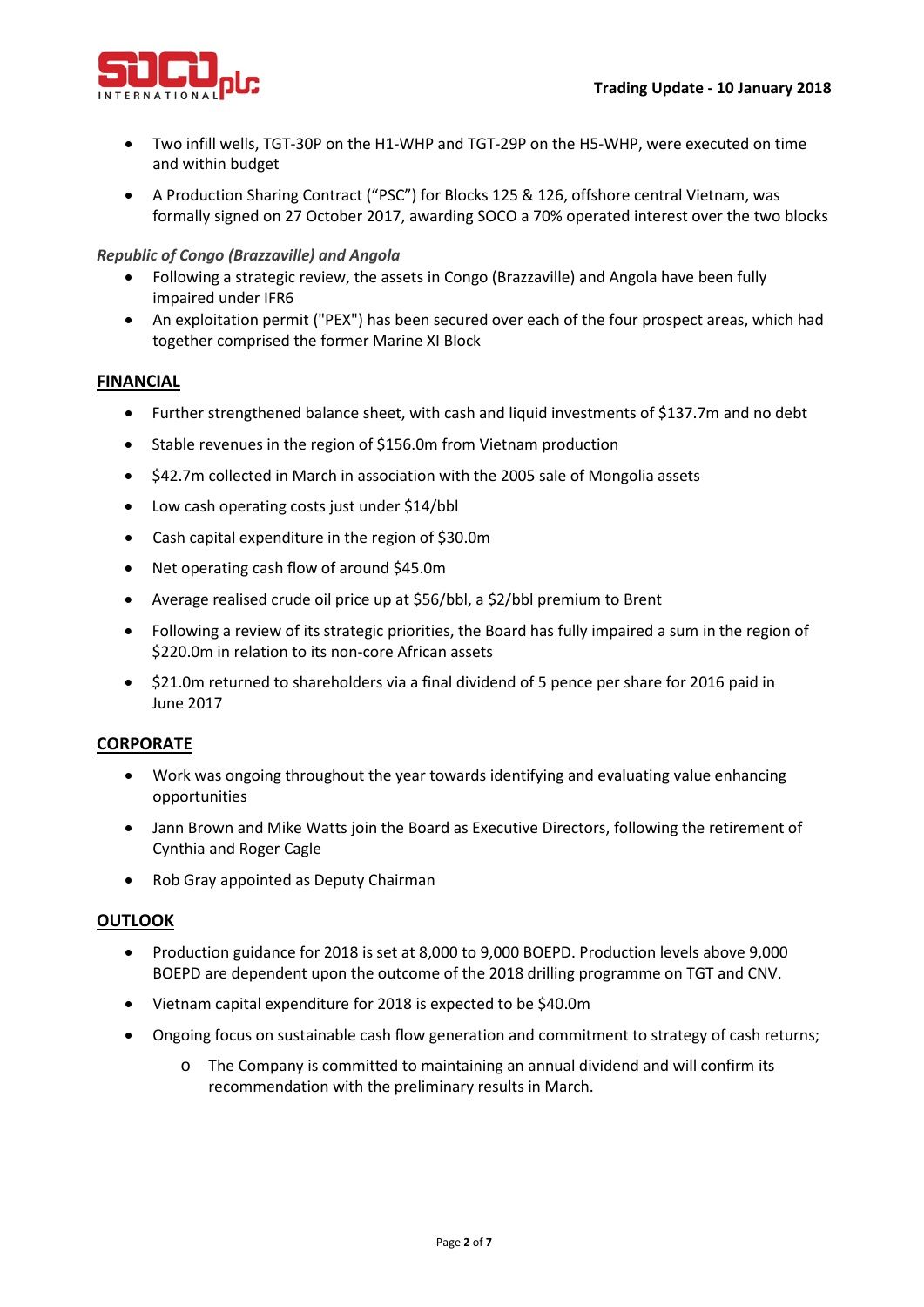

# **OPERATIONS**

### **VIETNAM**

#### *Production*

Both TGT and CNV Fields achieved stable rates throughout 2017. Gross production averaged 28,506 BOEPD gross and 8,276 BOEPD net to SOCO's working interest. TGT Field production averaged 22.300 BOEPD gross and 6,724 BOEPD net to SOCO's working interest. CNV Field production averaged 6,206 BOEPD gross and 1,552 BOEPD net to SOCO's working interest.

#### *Block 16-1 – TGT Field Development (30.5% working interest; operated by Hoang Long Joint Operating Company ("HLJOC"))*

Formal approval of the updated TGT Full Field Development Plan ("FFDP") was received from the Vietnamese Government in February 2017. Drilling operations on the TGT Field resumed in Q1 2017, to drill two additional infill wells. The jack-up drilling rig, PetroVietnam Drilling VI, spudded the TGT-30P well on 8 March 2017, targeting the Miocene and Oligocene reservoir horizons in the crestal part of the H1.1 fault block. TGT-30P came on-line producing approximately 2,500 BOEPD with an as-expected 40% water cut.

On completion of TGT-30P, the rig moved to the H5-WHP in the southern part of the TGT Field to drill the TGT–29P infill well. The well utilised smart completion technology to optimise hydrocarbons recovery. The TGT–29P well was tied into the production system in June 2017, after being completed on time and within budget, and came on-line producing at approximately 1,600 BOEPD.

The third and final drilling operation in the 2017 TGT Development Drilling Programme was the resumption of the TGT-14X step-out appraisal well on the H5 south fault block, initially spudded in 2015. The high angle and long reach of the well added complexity to drilling operations. The well was successfully drilled to the target depth; however, poor hole conditions prevented successful completion of the well. Smaller, nonstandard drilling equipment will be required to re-drill the reservoir section of the well and, consequently, completion of drilling was deferred to the next campaign. The results of the TGT-14X were not factored into the production guidance for 2017.

#### *TGT Production Optimisation*

Construction and installation of new processing equipment on the H1-WHP has been completed. The startup of the water handling system on H1-WHP experienced setbacks and delays due to issues resulting from damaged valves and production stabilisation issues. However, the system is now functioning in line with expectations and production guidance has been achieved.

Following installation, the operator identified a sub-optimal performance issue affecting two gas compressors on the FPSO. Evaluation of the technical solutions for and requirement for further investment in the gas compression issues is ongoing and these costs will be included in the 2018 budget and work programme.

# *Block 9-2 – CNV Field (25% working interest; operated by Hoan Vu Joint Operating Company ("HVJOC"))*

The CNV Field is located in the western part of Block 9-2 offshore Vietnam. Discussions with the Bach Ho owners are ongoing to establish the most effective means of enhancing performance through modifications at the reception terminal. Fishing operations during 1H 2017 on CNV-6PST1 to recover wireline stuck in the completion were unsuccessful. Alternative operations to work over the well are being considered for execution in 2018, alongside a side-track to an existing well to enhance recovery from the field.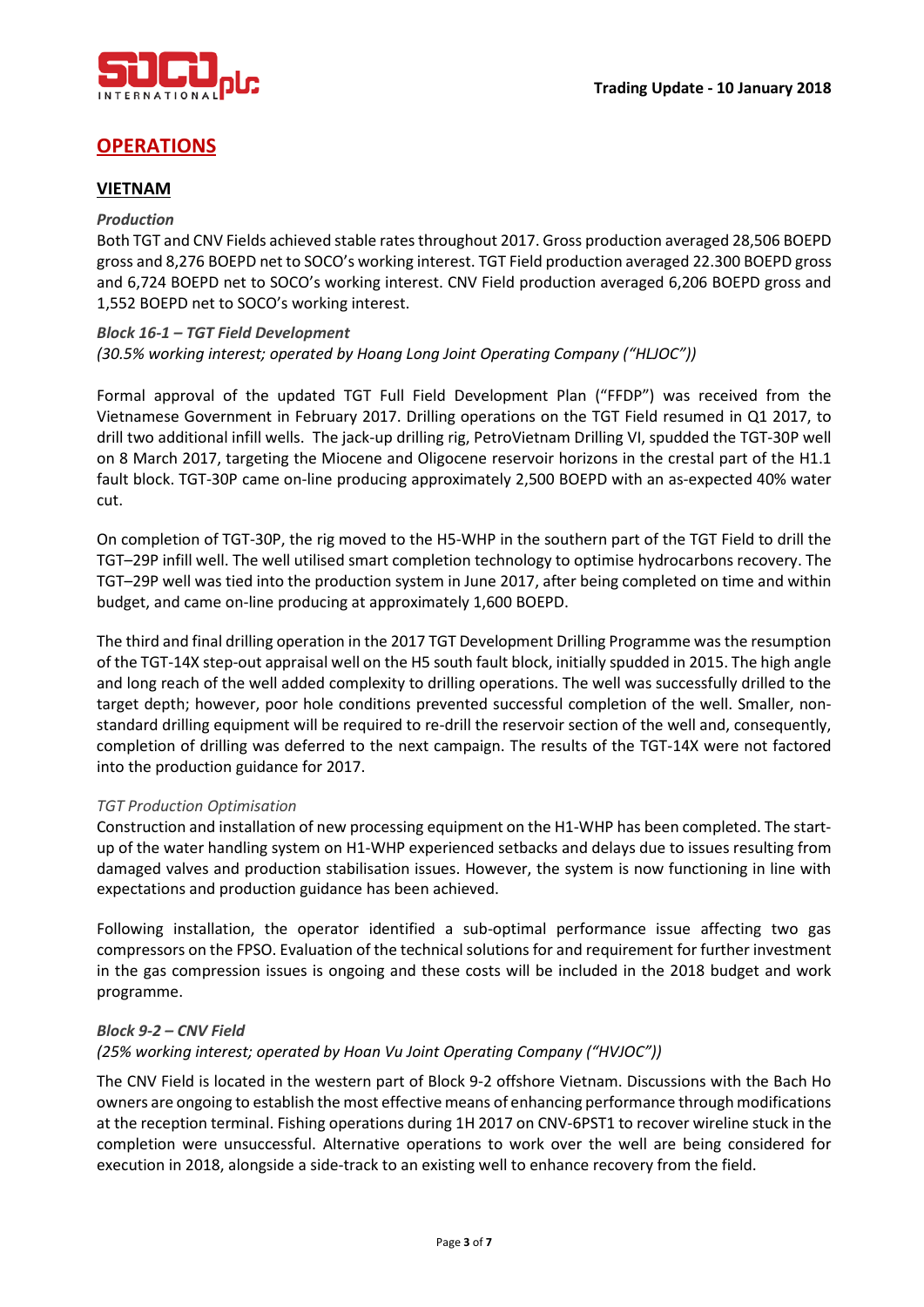

### *Blocks 125 & 126*

SOCO signed a Production Sharing Contract ("PSC") for Blocks 125 & 126, offshore central Vietnam, with PetroVietnam and SOVICO Holdings on 27 October 2017. The PSC awards SOCO a 70% operated interest over the two blocks. Blocks 125 & 126 are in moderate to deep water in the Phu Khanh Basin, to the north of the Cuu Long Basin, and have multiple structural and stratigraphic plays observed on the available seismic data. Interpretation of the available data indicates there is good potential for source, expulsion and migration of oil with numerous reservoir and seal intervals likely. Initial activities will include reprocessing and interpretation of seismic data, with a view to there being a first exploration well potentially in 2021- 2022.

### *2018 guidance*

The 2018 Vietnam work programme includes modification works on the FPSO and drilling of 4 wells on the TGT Field and one well on CNV. Capital expenditure for 2018 is budgeted at \$40m. Production guidance for 2018 is set at 8,000 to 9,000 BOEPD. Production levels above 9,000 BOEPD are dependent upon the outcome of the 2018 drilling programme on TGT and CNV.

### **REPUBLIC OF CONGO (BRAZZAVILLE) & ANGOLA**

In 2017, progress was made on our African licences.

- In November 2017, we announced the award of three additional exploitation permits, Lideka, Viodo and Loubana, which were originally part of the Marine XI exploration block in the Republic of Congo (Brazzaville).
- Also in November 2017, Eni were appointed the operator of the Cabinda North Block where we agreed to increase our non-operating working interest in the Production Sharing Agreement from 17% to 22%.

Notwithstanding this progress, following a strategic review we have concluded that these assets are no longer core priorities for the Company.

The Cabinda North Block is dependent upon drilling a high-risk appraisal well down dip from the Dinge discovery well. With respect to the Marine XI block, the economics of the numerous discoveries made on the block are a function of firstly renegotiating the commercial terms for the permits, developing cost effective, economic development plans and also having access to nearby existing production and evacuation facilities. Work on full scale developments and discussions with the owners of those facilities have taken place over the past year, but no satisfactory arrangements could be concluded.

The Company has advanced discussions on investment opportunities in other areas that offer lower risk and greater growth opportunities with the potential for significantly higher rates of return than offered on these assets. Further, non-binding offers have been received for both its positions in West Africa. While there is no certainty that any transaction can be successfully concluded, in the Company's view the capital which could have been allocated to West Africa over the next three years, up to \$180m before considering the cost of evacuation facilities, would be better held for investment in other opportunities; or returned to shareholders if those opportunities do not materialize.

Although work will continue, we have no formal plans in place forsubstantial future activity on these assets. The work will focus on maintaining the licences through continued engagement with the relevant authorities to reach agreement on modified economic terms and on evaluating stand-alone early production schemes. In these circumstances, the accounting rules require us to review their carrying value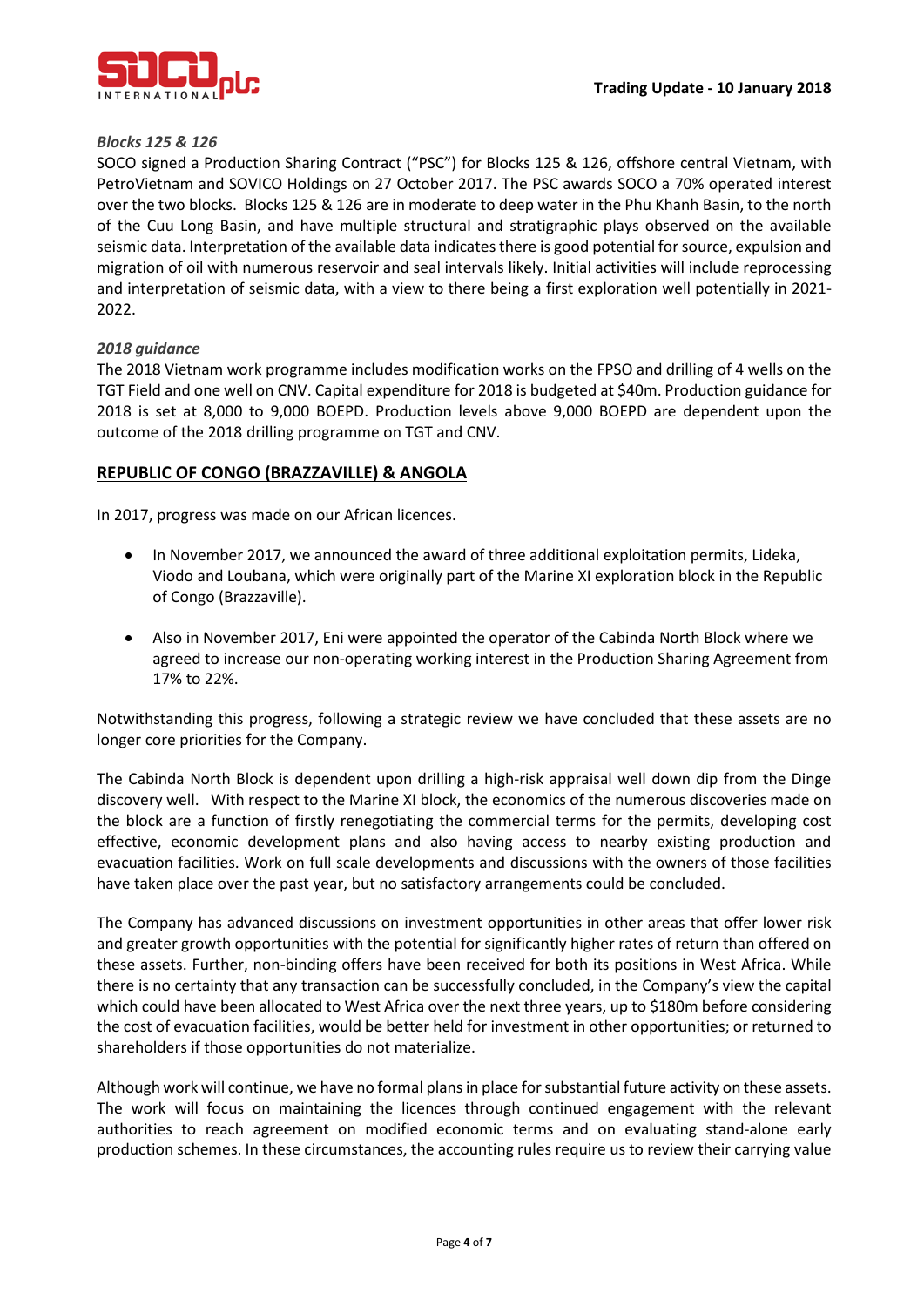and we have decided fully to impair the costs held on the balance sheet, in the region of \$220m. Further details of the accounting treatment are set out below.

### *Lidongo, Loubana, Lideka East and Viodo Prospect Areas, offshore Congo (Brazzaville) (Operated, 40.39% working interest)*

The former Marine XI Block area, located offshore Congo (Brazzaville) in the shallow water Lower Congo Basin, exists going forward as four distinct prospect areas following the expiry of the exploration licence in March 2017. Loubana comprises the north west section of the former block, Lideka East comprises the south west, Viodo the centre and south east and Lidongo the north east.

Activity in 2016 and 2017 has focused on the successful securing of a long term exploitation permit ("PEX") over each of the four prospect areas beyond the expiry of the Marine XI licence in March 2017. The PEX over the Lidongo prospect area commenced in October 2016 and has a duration of 20 years. Discussions to improve its commercial terms concluded in Q1 2017. Discussions with the authorities and the Marine XII partners on commercialisation of Lidongo continue. In Q1 2017, SOCO submitted three further PEX applications over the remaining prospect areas, which were adopted in November 2017, pending formal Congolese gazettal. Each of these PEXes has a 25-year duration.

SOCO Exploration and Production SA, the Operator of the former Marine XI Block, holds a 40.39% interest and continues as designated Operator.

### *Cabinda North Block, onshore Cabinda, Angola (Non-operated, 22% working interest)*

Following discussions amongst the partners and the Angolan authorities to agree a change of operatorship and a reassignment of interests amongst the block partners, SOCO has agreed to increase its non-operating working interest in the Cabinda North Block Production Sharing Agreement from 17% to 22%. ENI assumes the operatorship. The legal documents to complete the changes were formally approved in November 2017. Final details and timing of the formal governmental Executive Decree to enact the change of operator and the reassignment of interests are expected shortly.

# **FINANCIAL**

The Group retains its strong financial position in the current oil price environment. The Group has a robust balance sheet with no debt, low operating cash costs and attractive Vietnam production economics, which underpin the SOCO business model.

Cash balances and liquid resources as of 31 December 2017 were \$137.7m, including \$42.7m collected in March 2017 in association with the Company's full and final collection of the receivable due following the disposal of its Mongolia assets in 2005 and after returning \$21.0m in cash to shareholders through a 5p per share dividend.

Revenues for the year were approx. \$156.0m. The average realised oil price per barrel achieved for the same period was approx. \$56, representing a premium of approx. \$2/bbl to Brent.

The final capital expenditure forecast for 2017 remains at approx. \$30.0m, fully funded from existing cash resources. In Vietnam, in the region of \$26.0m was included to cover the 2017 TGT Development Drilling Programme, the infrastructure upgrade on our existing assets and the purchase of existing seismic data for the Blocks 125 & 126 new venture. Around \$4.0m was included for Africa to cover negotiations on for the Marine XI PEX bonuses.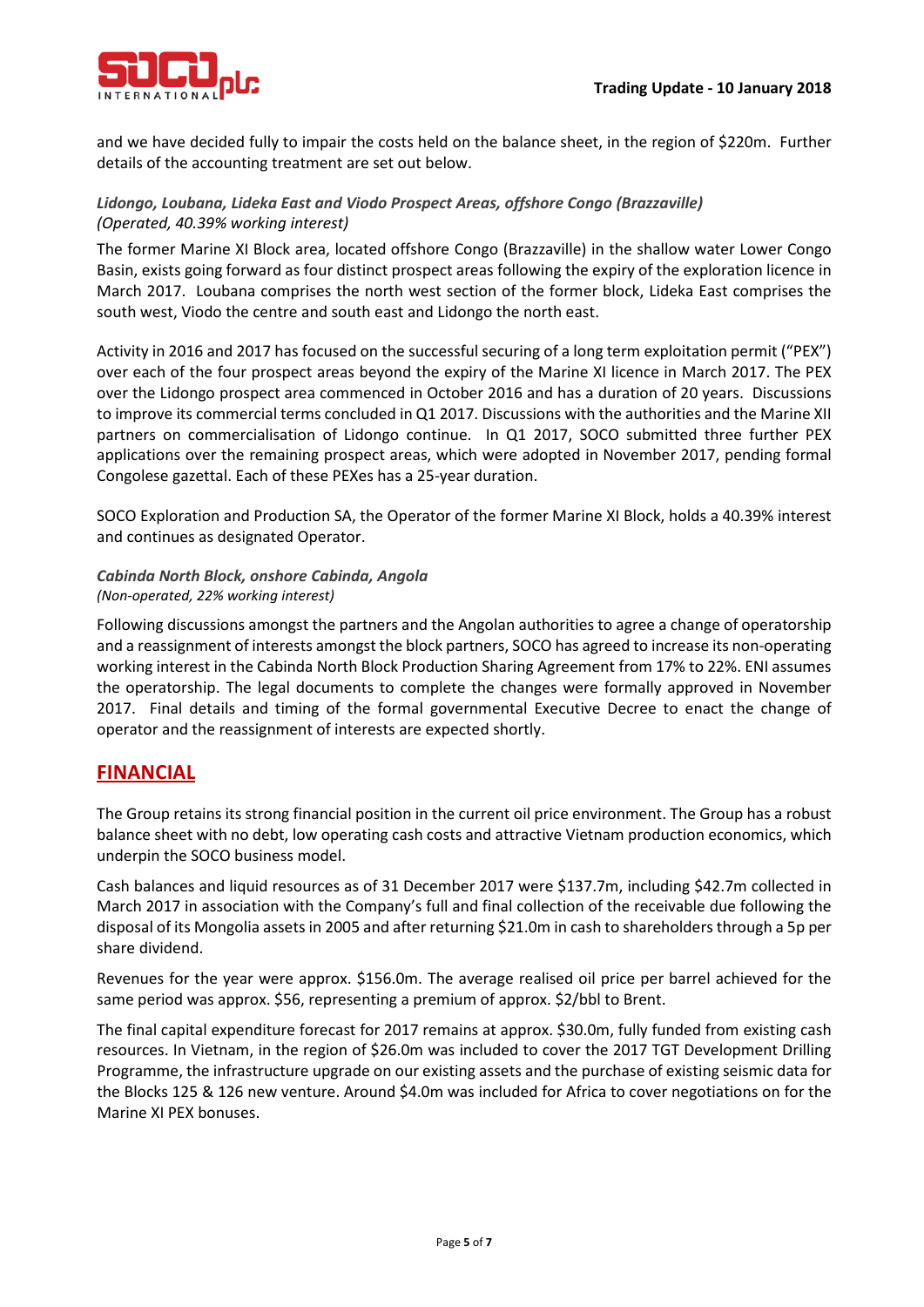

#### *Impairment of Intangible Assets*

Under IFRS 6, the technical accounting rules for Exploration and Evaluation of Mineral Resources, an impairment test is required if facts and circumstances indicate that the asset's carrying amount may exceed its recoverable amount. Such facts and circumstances include situations such as those outlined above where there are neither budgets nor plans for any substantial activity or expenditure on the assets in question. Accordingly, we have tested our African exploration interests for impairment. With the lack of upcoming activity, our ability to realise value from these assets in the near future is limited. Accordingly, the amounts held on the balance sheet at 31 December 2017, approximately \$220.0m have been fully impaired.

#### *Dividend*

The Company remains committed to maintaining an annual dividend and will confirm its recommendation for the year ending 31 December 2017 with the preliminary results in March.

# **CORPORATE**

#### *Corporate Strategy*

The Company's stated objective is to strategically reshape the business and grow the portfolio. Accordingly, corporate efforts in 2017 were focused on identifying and evaluating value enhancing opportunities that optimise exposure to upside, without jeopardising sustainable cash flow. These efforts continue with a number of opportunities under review. One of these, Kuwait Energy, was the subject of the announcement made on 8 January 2018.

#### *Appointment of Executive Directors*

Jann Brown and Dr Mike Watts joined the Board on 12 November 2017 as Executive Directors. Jann Brown was also appointed Chief Financial Officer. Mike Watts re-joined the Board having stood down as a Non-Executive Director in January 2017 to co-head Business Development for the Group.

Following announcement of their retirement, Cynthia and Roger Cagle stepped down from the Board as Executive Directors on 12 November 2017 after over 20 years with the Company. Each will continue in employment with the Group until 11 September 2018.

#### *Appointment of Deputy Chairman*

In December 2017, the Board announced the appointment of Rob Gray as Deputy Chairman. Rob joined the Board as a Non-Executive Director in 2013. He is the Board's Senior Independent Director and is a member of each of the Board Committees, namely the Nominations Committee, Remuneration Committee, and the Audit & Risk Committee, which he has chaired since January 2017. Rob will continue to serve in these roles alongside his deputy chairmanship.

### **STRATEGIC OUTLOOK**

The new SOCO vision is to build a growth oriented E&P company of scale, generating through-cycle total shareholder returns whilst adhering to the company's historic focus on financial discipline and an annual dividend. In pursuit of this vision the Company continues to focus upon:

- 1) Maintaining our disciplined approach to capital allocation;
- 2) Ongoing TGT production optimisation; and
- 3) Rationalisation and growing the portfolio of assets.

The Company is well positioned for growth and we will use this platform to grow the business and deliver value by maintaining focus on capital discipline, capital allocation and capital return.